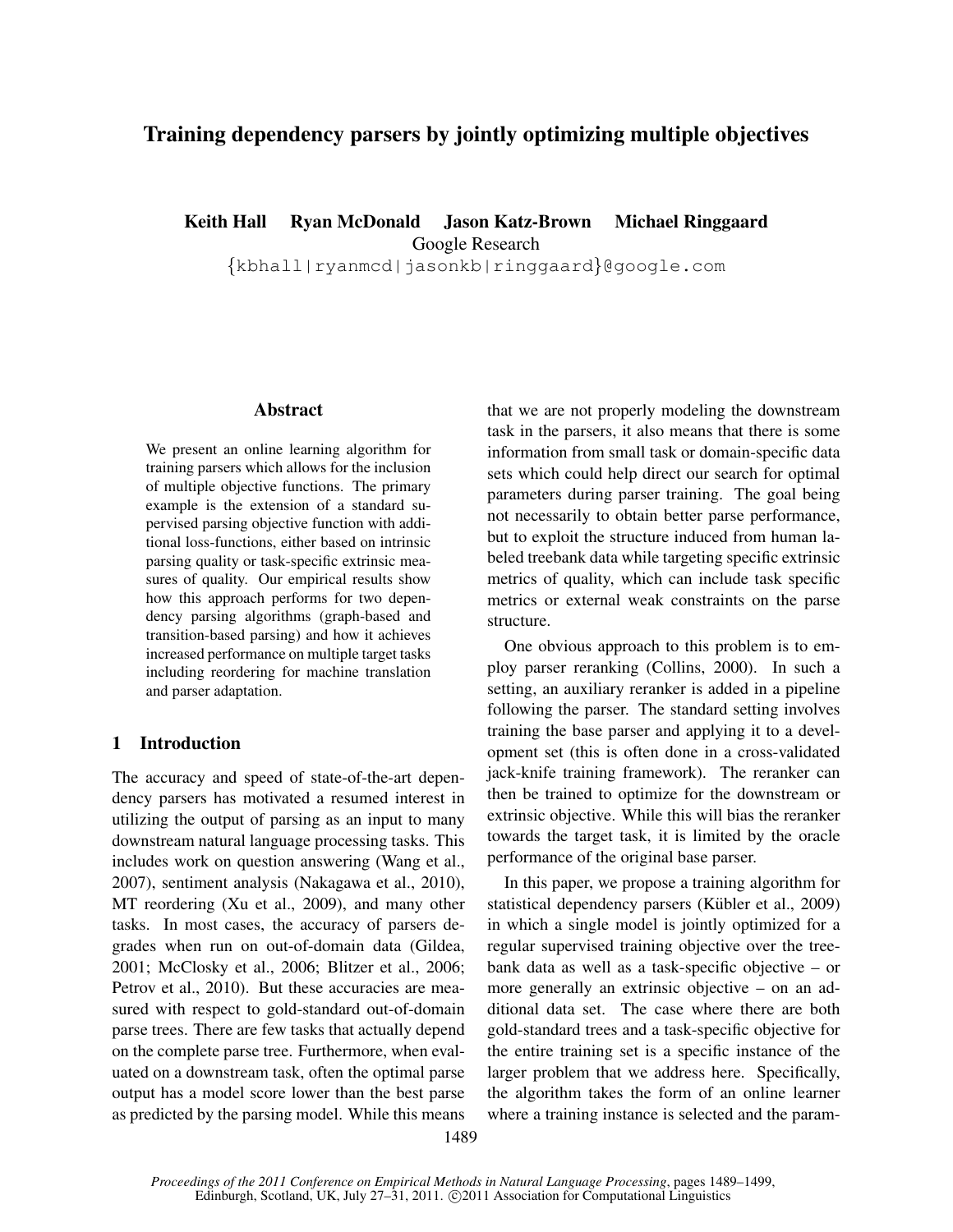eters are optimized based on the objective function associated with the instance (either intrinsic or extrinsic), thus jointly optimizing multiple objectives. An update schedule trades-off the relative importance of each objective function. We call our algorithm *augmented-loss training* as it optimizes multiple losses to augment the traditional supervised parser loss.

There have been a number of efforts to exploit weak or external signals of quality to train better prediction models. This includes work on generalized expectation (Mann and McCallum, 2010), posterior regularization (Ganchev et al., 2010) and constraint driven learning (Chang et al., 2007; Chang et al., 2010). The work of Chang et al. (2007) on constraint driven learning is perhaps the closest to our framework and we draw connections to it in Section 5. In these studies the typical goal is to use the weak signal to improve the structured prediction models on the intrinsic evaluation metrics. For our setting this would mean using weak application specific signals to improve dependency parsing. Though we explore such ideas in our experiments, in particular for semi-supervised domain adaptation, we are primarily interested in the case where the weak signal is precisely what we wish to optimize, but also desire the benefit from using both data with annotated parse structures and data specific to the task at hand to guide parser training.

In Section 2 we outline the augmented-loss algorithm and provide a convergence analysis. In Section 3 and 4 we present a set of experiments defining diffent augmented losses covering a task-specific extrinsic loss (MT reordering), a domain adaptation loss, and an alternate intrinsic parser loss. In all cases we show the augmented-loss framework can lead to significant gains in performance. In Section 5 we tie our augmented-loss algorithm to other frameworks for encoding auxiliary information and/or joint objective optimization.

### 2 Methodology

We present the augmented-loss algorithm in the context of the structured perceptron. The structured perceptron (Algorithm 1) is an on-line learning algorithm which takes as input: 1) a set of training examples  $d_i = (x_i, y_i)$  consisting of an input sen-

### Algorithm 1 Structured Perceptron

{Input data sets:  $\mathcal{D} = \{d_1 = (x_1, y_1) \dots d_N = (x_N, y_N)\}\}$ {Input 0/1 loss:  $L(F_{\theta}(x), y) = [F_{\theta}(x) \neq y$  ? 1 : 0]} {Let:  $F_{\theta}(x) = \arg \max_{y \in \mathcal{Y}} \theta \cdot \Phi(y)$ } {Initialize model parameters:  $\theta = \vec{0}$ } repeat for  $i = 1 \dots N$  do {Compute structured loss}  $\hat{y}_i = F_\theta(x_i)$ if  $L(\hat{y}_i, y_i) > 0$  then {Update model Parameters}  $\dot{\theta} = \theta + \Phi(y_i) - \Phi(\hat{y}_i)$ end if end for until converged  ${Return model } \theta$ 

tence  $x_i$  and an output  $y_i$ ; and 2) a loss-function,  $L(\hat{y}, y)$ , that measures the cost of predicting output  $\hat{y}$  relative to the gold standard y and is usually the 0/1 loss (Collins, 2002). For dependency parser training, this set-up consists of input sentences  $x$  and the corresponding gold dependency tree  $y \in \mathcal{Y}_x$ , where  $\mathcal{Y}_x$  is the space of possible parse trees for sentence  $x$ . In the perceptron setting,  $F_{\theta}(x) = \arg \max_{y \in \mathcal{Y}_x} \theta \cdot \Phi(y)$  where  $\Phi$  is mapping from a parse tree  $y$  for sentence  $x$  to a high dimensional feature space. Learning proceeds by predicting a structured output given the current model, and if that structure is incorrect, updating the model: rewarding features that fire in the gold-standard  $\Phi(y_i)$ , and discounting features that fire in the predicted output,  $\Phi(\hat{y}_i)$ .

The structured perceptron, as given in Algorithm 1, only updates when there is a positive loss, meaning that there was a prediction mistake. For the moment we will abstract away from details such as the precise definition of  $F(x)$  and  $\Phi(y)$ . We will show in the next section that our augmentedloss method is general and can be applied to any dependency parsing framework that can be trained by the perceptron algorithm, such as transition-based parsers (Nivre, 2008; Zhang and Clark, 2008) and graph-based parsers (McDonald et al., 2005).

#### 2.1 Augmented-Loss Training

The augmented-loss training algorithm that we propose is based on the structured perceptron; however, the augmented-loss training framework is a general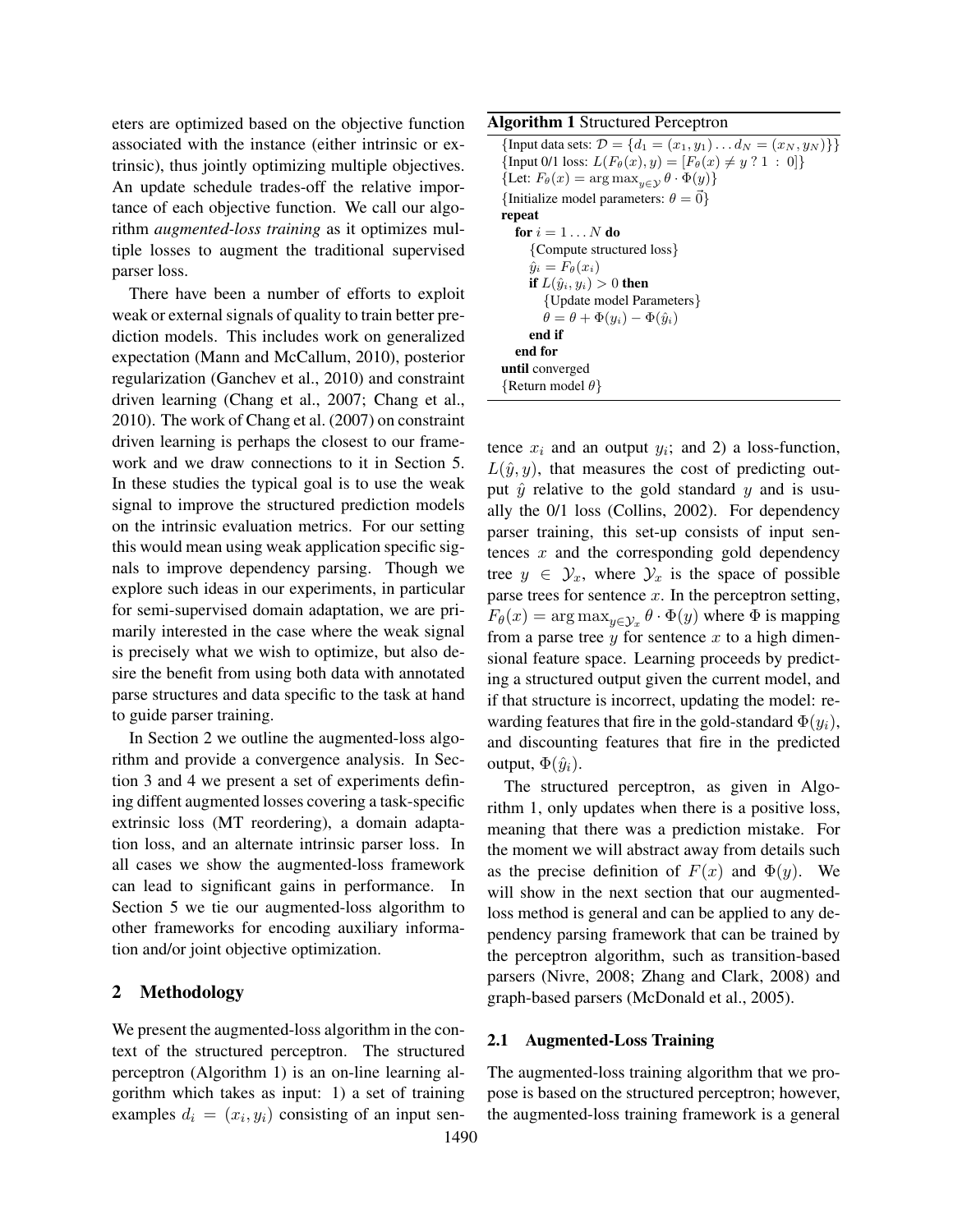mechanism to incorporate multiple loss functions in online learner training. Algorithm 2 is the pseudocode for the augmented-loss structured perceptron algorithm. The algorithm is an extension to Algorithm 1 where there are 1) multiple loss functions being evaluated  $L^1, \ldots, L^M$ ; 2) there are multiple datasets associated with each of these loss functions  $D^1, \ldots, \mathcal{D}^M$ ; and 3) there is a schedule for processing examples from each of these datasets, where Sched $(j, i)$  is true if the  $j^{\text{th}}$  loss function should be updated on the  $i^{\text{th}}$  iteration of training. Note that for data point  $d_i^j = (x, y)$ , which is the i<sup>th</sup> training instance of the  $j<sup>th</sup>$  data set, that y does not necessarily have to be a dependency tree. It can either be a task-specific output of interest, a partial tree, or even null, in the case where learning will be guided strictly by the loss  $L^j$ . The training algorithm is effectively the same as the perceptron, the primary difference is that if  $L^j$  is an extrinsic loss, we cannot compute the standard updates since we do not necessarily know the correct parse (the line indicated by †). Section 2.2 shows one method for updating the parser parameters for extrinsic losses.

In the experiments in this paper, we only consider the case where there are two loss functions: a supervised dependency parsing labeled-attachment loss; and an additional loss, examples of which are presented in Section 3.

#### 2.2 Inline Ranker Training

In order to make Algorithm 2 more concrete, we need a way of defining the loss and resulting parameter updates for the case when  $L^j$  is not a standard supervised parsing loss († from Algorithm 2). Assume that we have a cost function  $C(x_i, \hat{y}, y_i)$ which, given a training example  $(x_i, y_i)$  will give a score for a parse  $\hat{y} \in \mathcal{Y}_{x_i}$  relative to some output  $y_i$ . While we can compute the score for any parse, we are unable to determine the features associated with the optimal parse, as  $y_i$  need not be a parse tree. For example, consider a machine translation reordering system which uses the parse  $\hat{y}$  to reorder the words of  $x_i$ , the optimal reordering being  $y_i$ . Then  $C(x_i, \hat{y}, y_i)$  is a reordering cost which is large if the predicted parse induces a poor reordering of  $x_i$ .

We propose a general purpose loss function which is based on parser  $k$ -best lists. The inline reranker uses the currently trained parser model  $\theta$  to parse

Algorithm 2 Augmented-Loss Perceptron

{Input data sets}:  $\mathcal{D}^1 = \{d_1^1 = (x_1^1, y_1^1) \dots d_{N^1}^1 = (x_{N^1}^1, y_{N^1}^1)\},\$ . . .  $\mathcal{D}^M = \{d_1^M = (x_1^M, y_1^M) \dots d_{N^M}^M = (x_{N^M}^M, y_{N^M}^M)\}$ {Input loss functions:  $L^1 \dots L^M$ } {Initialize indexes:  $c_1 \dots c_M = \vec{0}$ } {Initialize model parameters:  $\theta = \vec{0}$ }  $i = 0$ repeat for  $j = 1 \dots M$  do {Check whether to update  $L^j$  on iteration i} if  $Sched(j, i)$  then {Compute index of instance – reset if  $c_j \equiv N^j$ }  $c_j = [(c_j \equiv N^j) ? 0 : c_j + 1]$ {Compute structured loss for instance} if  $L^j$  is intrinsic loss then  $\hat{y} = F_{\theta}(x_{c_j}^j)$ if  $L^j(\hat{y},y^j_{c_j})>0$  then  $\theta = \theta + \Phi(y_{c_j}^j) - \Phi(\hat{y})$  {y  $_{c_j}^j$  is a tree} end if else if  $L^j$  is an extrinsic loss then {See Section 2.2}† end if end if end for  $i = i + 1$ until converged  $\{$  Return model  $\theta$  $\}$ 

the external input, producing a  $k$ -best set of parses:  $F_{\theta}^{\mathbf{k}-\mathbf{best}}(x_i) = \{\hat{y}_1, \dots, \hat{y}_k\}.$  We can compute the cost function  $C(x_i, \hat{y}, y_i)$  for all  $\hat{y} \in F_{\theta}^{\mathbf{k-best}}(x_i)$ . If the 1-best parse,  $\hat{y}_1$ , has the lowest cost, then there is no lower cost parse in this  $k$ -best list. Otherwise, the lowest-cost parse in  $F_{\theta}^{\textbf{k-best}}(x_i)$  is taken to be the *correct* output structure  $y_i$ , and the 1-best parse is taken to be an incorrect prediction. We can achieve this by substituting the following into Algorithm 2 at line †.

| <b>Algorithm 3 Reranker Loss</b>                                                                           |
|------------------------------------------------------------------------------------------------------------|
| $\{\hat{y}_1, \ldots, \hat{y}_k\} = F_{\theta}^{\text{k-best}}(x_i)$                                       |
| $\tau = \min_{\tau} C(x_{c_i}^j, \hat{y}_{\tau}, y_{c_i}^j)$<br>$\{\tau \text{ is min const index}\}$      |
| $L^j(\hat{y}_1, y_{c_i}^j) = C(x_{c_i}^j, \hat{y}_1, y_{c_i}^j) - C(x_{c_i}^j, \hat{y}_{\tau}, y_{c_i}^j)$ |
| <b>if</b> $L^{j}(\hat{y}_{1}, y_{c_{i}}^{j}) > 0$ then                                                     |
| $\theta = \theta + \Phi(\hat{y}_\tau) - \Phi(\hat{y}_1)$                                                   |
| end if                                                                                                     |

Again the algorithm only updates when there is an error – when the 1-best output has a higher cost than any other output in the  $k$ -best list – resulting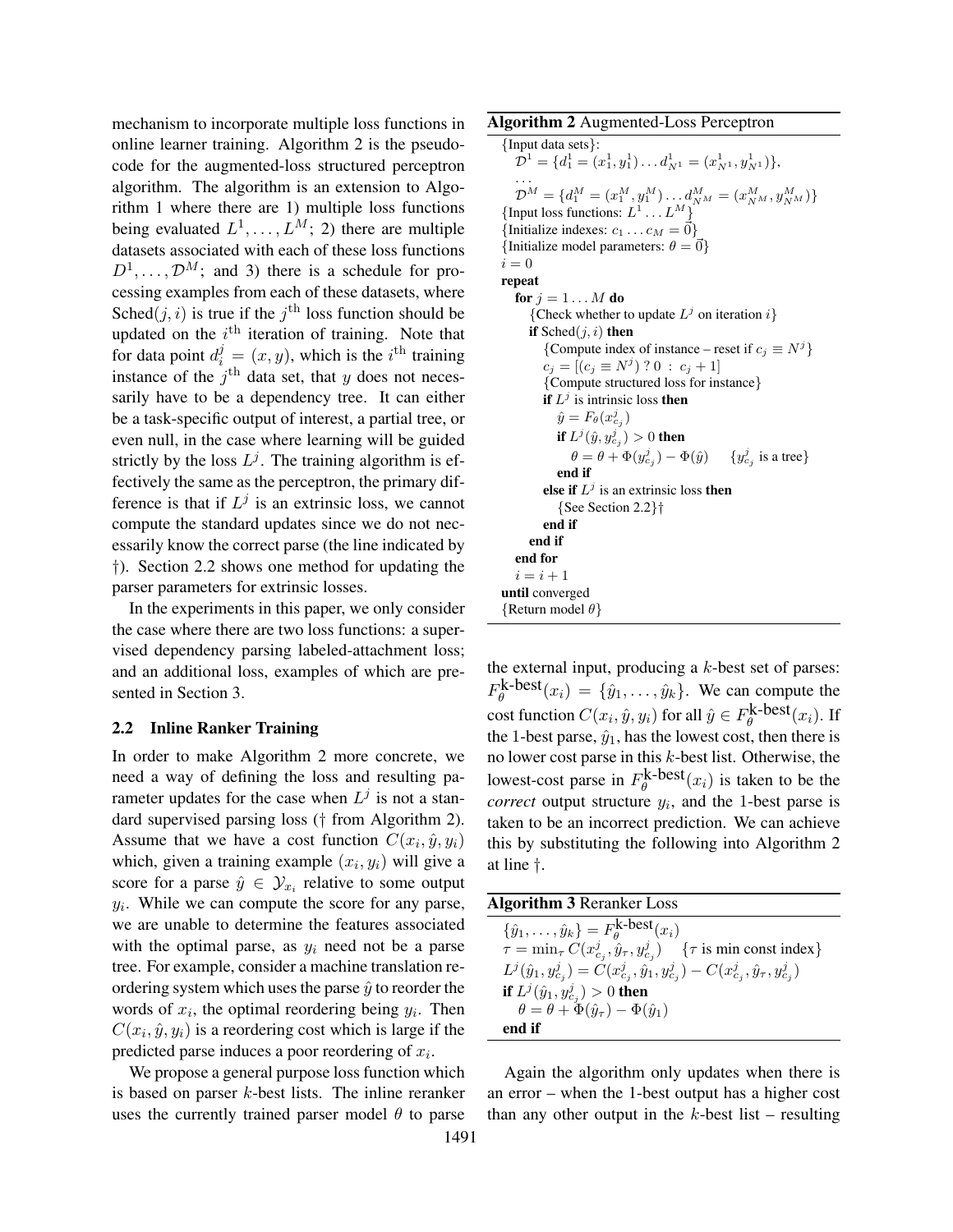in positive  $L^j$ . The intuition behind this method is that in the presence of only a cost function and a k-best list, the parameters will be updated towards the parse structure that has the lowest cost, which over time will move the parameters of the model to a place with low extrinsic loss.

We exploit this formulation of the generalpurpose augmented-loss function as it allows one to include any extrinsic cost function which is dependent of parses. The scoring function used does not need to be factored, requiring no internal knowledge of the function itself. Furthermore, we can apply this to any parsing algorithm which can generate  $k$ -best lists. For each parse, we must retain the features associated with the parse (e.g., for transition-based parsing, the features associated with the transition sequence resulting in the parse).

There are two significant differences from the inline reranker loss function and standard reranker training. First, we are performing this decision per example as each data item is processed (this is done in the inner loop of the Algorithm 2). Second, the feedback function for selecting a parse is based on an external objective function. The second point is actually true for many minimum-error-rate training scenarios, but in those settings the model is updated as a post-processing stage (after the base-model is trained).

### 2.3 Convergence of Inline Ranker Training

A training set D is loss-separable with margin  $\gamma > 0$ if there exists a vector u with  $||u|| = 1$  such that for all  $y', y'' \in \mathcal{Y}_x$  and  $(x, y) \in \mathcal{D}$ , if  $L(y', y)$  <  $L(y'', y)$ , then  $u \cdot \Phi(y') - u \cdot \Phi(y'') \ge \gamma$ . Furthermore, let  $R \ge ||\Phi(y) - \Phi(y')||$ , for all  $y, y'$ .

Assumption 1. *Assume training set* D *is lossseparable with margin* γ*.*

Theorem 1. *Given Assumption 1. Let* m *be the number of mistakes made when training the perceptron (Algorithm 2) with inline ranker loss (Algorithm 3) on*  $D$ *, where a mistake occurs for*  $(x, y) \in D$  *with*  $p$ arameter vector  $\theta$  when  $\exists \hat{y}_j \in F_{\theta}^{k\text{-}best}(x)$  where  $\hat{y}_j \neq \hat{y}_1$  and  $L(\hat{y}_j, y) < L(\hat{y}_1, y)$ . If training is run *indefinitely, then*  $m \leq \frac{R^2}{\gamma^2}$  $\frac{R^2}{\gamma^2}$ .

*Proof.* Identical to the standard perceptron proof, e.g., Collins (2002), by inserting in loss-separability for normal separability.  $\Box$ 

Like the original perceptron theorem, this implies that the algorithm will converge. However, unlike the original theorem, it does not imply that it will converge to a parameter vector  $\theta$  such that for all  $(x, y) \in \mathcal{D}$ , if  $\hat{y} = \argmax_{\hat{y}} \theta \cdot \Phi(\hat{y})$  then  $L(\hat{y}, y) =$ 0. Even if we assume for every  $x$  there exists an output with zero loss, Theorem 1 still makes no guarantees. Consider a training set with one instance  $(x, y)$ . Now, set  $k = 2$  for the k-best output list and let  $\hat{y}_1$ ,  $\hat{y}_2$ , and  $\hat{y}_3$  be the top-3 scoring outputs and let  $L(\hat{y}_1, y) = 1$ ,  $L(\hat{y}_2, y) = 2$  and  $L(\hat{y}_3, y) = 0$ . In this case, no updates will ever be made and  $\hat{y}_1$ will remain unchanged even though it doesn't have minimal loss. Consider the following assumption:

Assumption 2. *For any parameter vector* θ *that exists during training, either 1) for all*  $(x, y) \in \mathcal{D}$ ,  $L(\hat{y}_1, y) = 0$  *(or some optimal minimum loss), or* 2) there exists at least one  $(x, y) \in \mathcal{D}$  where  $\exists \hat{y}_j \in F_\theta^{k-best}(x)$  such that  $L(\hat{y}_j, y) < L(\hat{y}_1, y)$ .

Assumption 2 states that for any  $\theta$  that exists during training, but before convergence, there is at least one example in the training data where  $k$  is large enough to include one output with a lower loss when  $\hat{y}_1$  does not have the optimal minimal loss. If  $k = \infty$ , then this is the standard perceptron as it guarantees the optimal loss output to be in the  $k$ -best list. But we are assuming something much weaker here, i.e., not that the  $k$ -best list will include the minimal loss output, only a single output with a lower loss than the current best guess. However, it is strong enough to show the following:

Theorem 2. *Given Assumption 1 and Assumption 2. Training the perceptron (Algorithm 2) with inline ranker loss (Algorithm 3) on* D *1) converges in finite time, and 2) produces parameters* θ *such that for all*  $(x, y) \in \mathcal{D}$ , *if*  $\hat{y} = \arg \max_{\hat{y}} \theta \cdot \Phi(\hat{y})$  *then*  $L(\hat{y}, y) = 0$  (or equivalent minimal loss).

*Proof.* It must be the case for all  $(x, y) \in \mathcal{D}$  that  $L(\hat{y}_1, y) = 0$  (and  $\hat{y}_1$  is the argmax) after a finite amount of time. Otherwise, by Assumption 2, there exists some  $x$ , such that when it is next processed, there would exist an output in the  $k$ -best list that had a lower loss, which will result in an additional mistake. Theorem 1 guarantees that this can not continue indefinitely as the number of mistakes is bounded.  $\Box$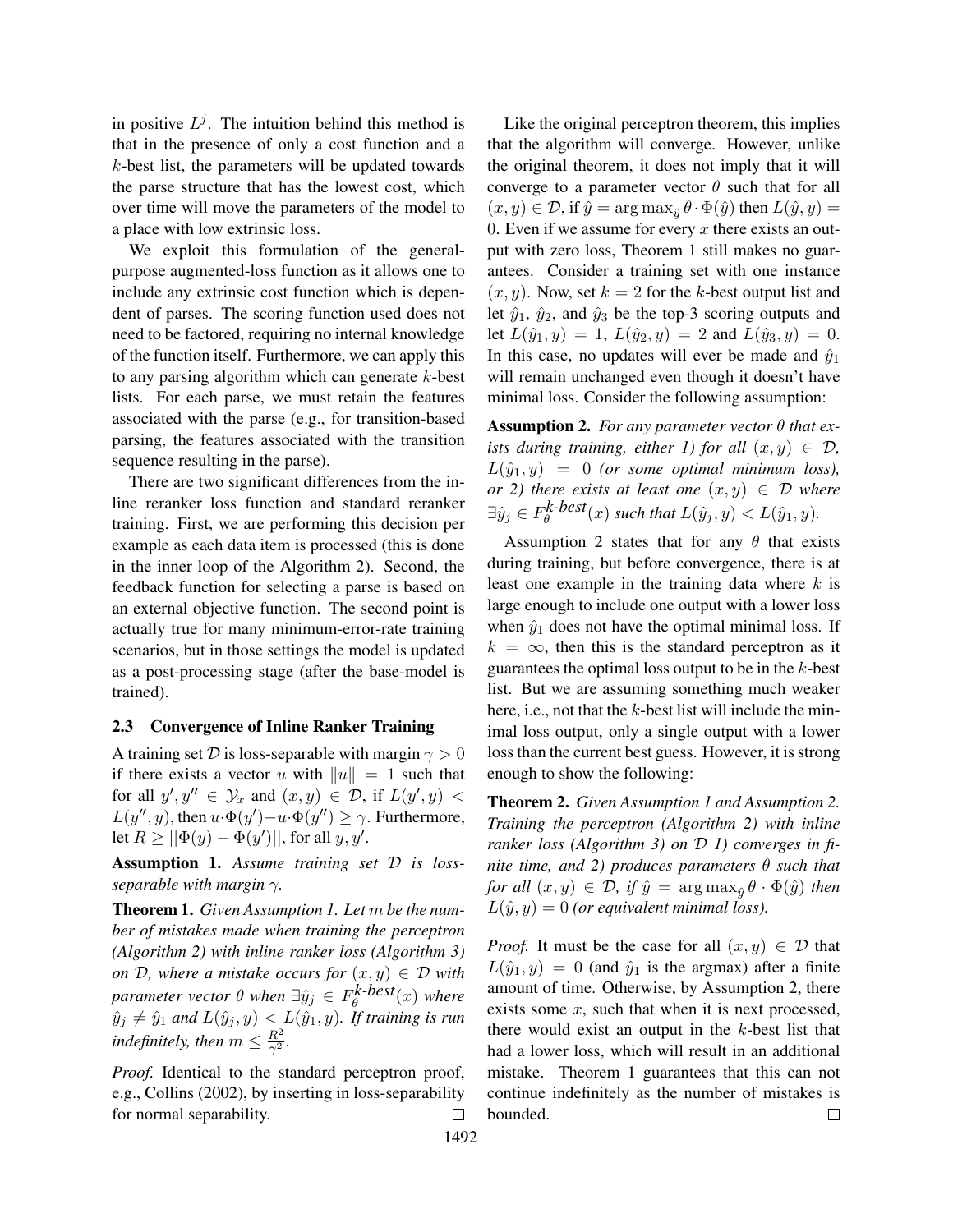Thus, the perceptron algorithm will converge to optimal minimal loss under the assumption that  $k$ is large enough so that the model can keep improving. Note that this does not mean  $k$  must be large enough to include a zero or minimum loss output, just large enough to include a better output than the current best hypothesis. Theorem 2, when coupled with Theorem 1, implies that augmented-loss learning will make at most  $R^2/\gamma^2$  mistakes at training, but does not guarantee the rate at which these mistakes will be made, only that convergence is finite, providing that the scheduling time (defined by Sched()) between seeing the same instance is always finite, which is always true in our experiments.

This analysis does not assume anything about the loss L. Every instance  $(x, y)$  can use a different loss. It is only required that the loss for a specific inputoutput pair is fixed throughout training. Thus, the above analysis covers the case where some training instances use an extrinsic loss and others an intrinsic parsing loss. This also suggests more efficient training methods when extracting the k-best list is prohibitive. One can parse with  $k = 2, 4, 8, 16, \ldots$ until an  $k$  is reached that includes a lower loss parse. It may be the case that for most instances a small  $k$  is required, but the algorithm is doing more work unnecessarily if  $k$  is large.

### 3 Experimental Set-up

#### 3.1 Dependency Parsers

The augmented-loss framework we present is general in the sense that it can be combined with any loss function and any parser, provided the parser can be parameterized as a linear classifier, trained with the perceptron and is capable of producing a  $k$ -best list of trees. For our experiments we focus on two dependency parsers.

• Transition-based: An implementation of the transition-based dependency parsing framework (Nivre, 2008) using an arc-eager transition strategy and are trained using the perceptron algorithm as in Zhang and Clark (2008) with a beam size of 8. Beams with varying sizes can be used to produce  $k$ -best lists. The features used by all models are: the part-ofspeech tags of the first four words on the buffer and of the top two words on the stack; the word identities of the first two words on the buffer and of the top word on the stack; the word identity of the syntactic head of the top word on the stack (if available); dependency arc label identities for the top word on the stack, the left and rightmost modifier of the top word on the stack, and the left most modifier of the first word in the buffer (if available). All feature conjunctions are included.

• Graph-based: An implementation of graphbased parsing algorithms with an arc-factored parameterization (McDonald et al., 2005). We use the non-projective  $k$ -best MST algorithm to generate k-best lists (Hall, 2007), where  $k = 8$ for the experiments in this paper. The graphbased parser features used in the experiments in this paper are defined over a word,  $w_i$  at position *i*; the head of this word  $w_{\rho(i)}$  where  $\rho(i)$ provides the index of the head word; and partof-speech tags of these words  $t_i$ . We use the following set of features similar to McDonald et al. (2005):

| isolated features:                               | $w_i, t_i, w_{\rho(i)}, t_{\rho(i)}$                            |
|--------------------------------------------------|-----------------------------------------------------------------|
| word-tag pairs:                                  | $(w_i, t_i); (w_{\rho(i)}, t_{\rho(i)})$                        |
| word-head pairs:                                 | $(w_i, w_{\rho(i)}), (t_i, t_{\rho(i)})$                        |
| word-head-tag triples: $(t_{\rho(i)}, w_i, t_i)$ |                                                                 |
|                                                  | $(w_{\rho(i)}, w_i, t_i)$                                       |
|                                                  | $(w_{\rho(i)}, t_{\rho(i)}, t_i)$                               |
|                                                  | $(w_{\rho(i)}, t_{\rho(i)}, w_i)$                               |
| tag-neighbourhood:                               | $(t_{\rho(i)}, t_{\rho(i)+1}, t_{i-1}, t_i)$                    |
|                                                  | $(t_{\rho(i)}, t_{\rho(i)+1}, t_{i+1}, t_i)$                    |
|                                                  | $(t_{\rho(i)}, t_{\rho(i)-1}, t_{i-1}, t_i)$                    |
|                                                  | $(t_{\rho(i)}, t_{\rho(i)-1}, t_{i+1}, t_i)$                    |
| between features:                                | $\forall i \leq j \leq \rho(i) \mid \mid \rho(i) \leq j \leq i$ |
|                                                  | $(t_{\rho(i)}, t_i, t_i)$                                       |
| arc-direction/length:                            | $(i - \rho(i) > 0,  i - \rho(i) )$                              |

### 3.2 Data and Tasks

In the next section, we present a set of scoring functions that can be used in the inline reranker loss framework, resulting in a new augmented-loss for each one. Augmented-loss learning is then applied to target a downstream task using the loss functions to measure gains. We show empirical results for two extrinsic loss-functions (optimizing for the downstream task): machine translation and domain adaptation; and for one intrinsic loss-function: an arclength parsing score. For some experiments we also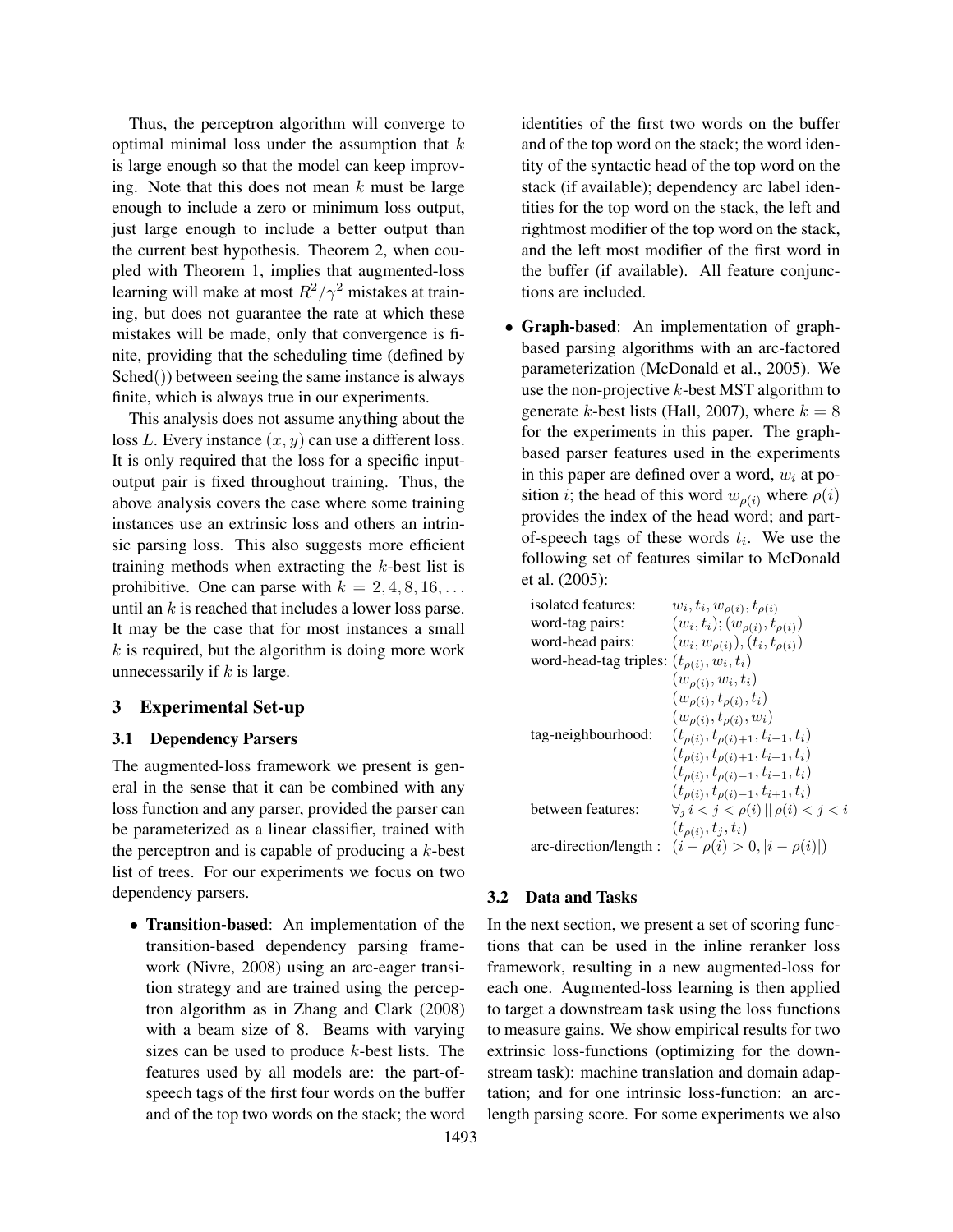measure the standard intrinsic parser metrics unlabeled attachment score (UAS) and labeled attachment score (LAS) (Buchholz and Marsi, 2006).

In terms of treebank data, the primary training corpus is the Penn Wall Street Journal Treebank (PTB) (Marcus et al., 1993). We also make use of the Brown corpus, and the Question Treebank (QTB) (Judge et al., 2006). For PTB and Brown we use standard training/development/testing splits of the data. For the QTB we split the data into three sections: 2000 training, 1000 development, and 1000 test. All treebanks are converted to dependency format using the Stanford converter v1.6 (de Marneffe et al., 2006).

# 4 Experiments

#### 4.1 Machine Translation Reordering Score

As alluded to in Section 2.2, we use a reorderingbased loss function to improve word order in a machine translation system. In particular, we use a system of source-side reordering rules which, given a parse of the source sentence, will reorder the sentence into a target-side order (Collins et al., 2005). In our experiments we work with a set of English-Japanese reordering rules<sup>1</sup> and gold reorderings based on human generated correct reordering of an aligned target sentences. We use a reordering score based on the reordering penalty from the METEOR scoring metric. Though we could have used a further downstream measure like BLEU, METEOR has also been shown to directly correlate with translation quality (Banerjee and Lavie, 2005) and is simpler to measure.

reorder-score =  $1 - \frac{\text{# chunks} - 1}{\text{# unions match}}$ # unigrams matched − 1  $reorder-cost = 1 - reorder-score$ 

All reordering augmented-loss experiments are run with the same treebank data as the baseline (the training portions of PTB, Brown, and QTB). The extrinsic reordering training data consists of 10930 examples of English sentences and their correct Japanese word-order. We evaluate our results on an evaluation set of 6338 examples of similarly created reordering data. The reordering cost, evaluation

|                              | Exact | Reorder |
|------------------------------|-------|---------|
| $trans$ -PTB + Brown + QTB   | 35.29 | 76.49   |
| $trans-0.5\times$ aug.-loss  | 38.71 | 78.19   |
| $trans-1.0 \times aug.-loss$ | 39.02 | 78.39   |
| $trans-2.0 \times aug.-loss$ | 39.58 | 78.67   |
| $graph$ -PTB + Brown + QTB   | 25.71 | 69.84   |
| $graph-0.5\times$ aug.-loss  | 28.99 | 72.23   |
| $graph-1.0\times$ aug.-loss  | 29.99 | 72.88   |
| $graph-2.0\times$ aug.-loss  | 30.03 | 73.15   |

Table 1: Reordering scores for parser-based reordering (English-to-Japanese). Exact is the number of correctly reordered sentences. All models use the same treebankdata (PTB, QTB, and the Brown corpus). Results for three augmented-loss schedules are shown: 0.5 where for every two treebank updates we make one augmented-loss update, 1 is a 1-to-1 mix, and 2 is where we make twice as many augmented-loss updates as treebank updates.

criteria and data used in our experiments are based on the work of Talbot et al. (2011).

Table 1 shows the results of using the reordering cost as an augmented-loss to the standard treebank objective function. Results are presented as measured by the reordering score as well as a coarse exact-match score (the number of sentences which would have correct word-order given the parse and the fixed reordering rules). We see continued improvements as we adjust the schedule to process the extrinsic loss more frequently, the best result being when we make two augmented-loss updates for every one treebank-based loss update.

#### 4.2 Semi-supervised domain adaptation

Another application of the augmented-loss framework is to improve parser domain portability in the presence of partially labeled data. Consider, for example, the case of questions. Petrov et al. (2010) observed that dependency parsers tend to do quite poorly when parsing questions due to their limited exposure to them in the news corpora from the PennTreebank. Table 2 shows the accuracy of two parsers (LAS, UAS and the F1 of the root dependency attachment) on the QuestionBank test data. The first is a parser trained on the standard training sections of the PennTreebank (PTB) and the second is a parser trained on the training portion of the QuestionBank (QTB). Results for both

<sup>&</sup>lt;sup>1</sup>Our rules are similar to those from Xu et al. (2009).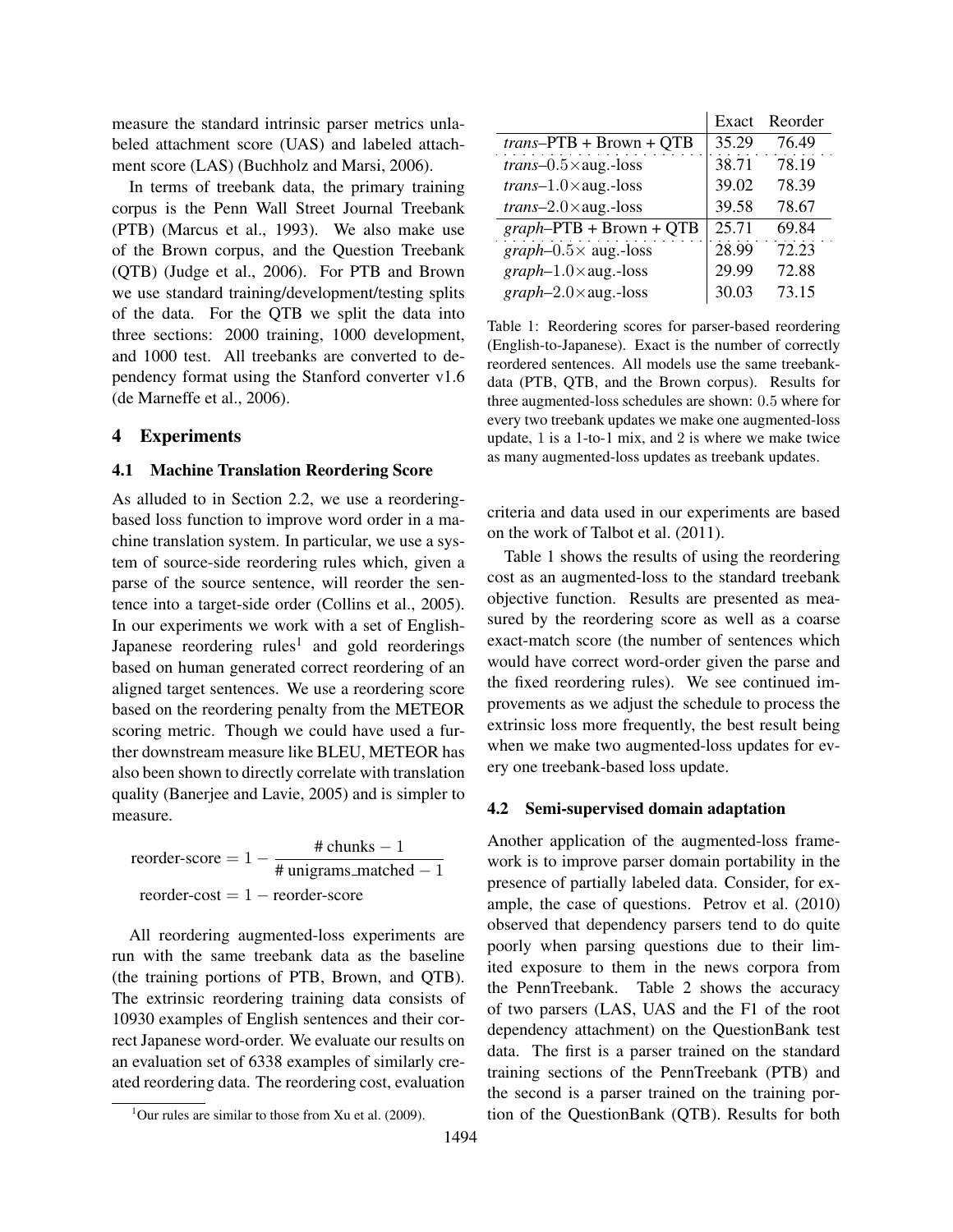|                 | LAS   | <b>UAS</b> | Root-F1 |
|-----------------|-------|------------|---------|
| trans-PTB       | 67.97 | 73.52      | 47.60   |
| trans-QTB       | 84.59 | 89.59      | 91.06   |
| trans-aug.-loss | 76.27 | 86.42      | 83.41   |
| $graph$ -PTB    | 65.27 | 72.72      | 43.10   |
| $graph$ - $QTB$ | 82.73 | 87.44      | 91.58   |
| graph-aug.-loss | 72.82 | 80.68      | 86.26   |

Table 2: Domain adaptation results. Table shows (for both transition and graph-based parsers) the labeled accuracy score (LAS), unlabeled accuracy score (UAS) and Root-F1 for parsers trained on the PTB and QTB and tested on the QTB. The augmented-loss parsers are trained on the PTB but with a partial tree loss on QTB that considers only root dependencies.

transition-based parsers and graph-based parsers are given. Clearly there is significant drop in accuracy for a parser trained on the PTB. For example, the transition-based PTB parser achieves a LAS of 67.97% relative to 84.59% for the parser trained on the QTB.

We consider the situation where it is possible to ask annotators a single question about the target domain that is relatively easy to answer. The question should be posed so that the resulting answer produces a partially labeled dependency tree. Root-F1 scores from Table 2 suggest that one simple question is "what is the main verb of this sentence?" for sentences that are questions. In most cases this task is straight-forward and will result in a single dependency, that from the root to the main verb of the sentence. We feel this is a realistic partial labeled training setting where it would be possible to quickly collect a significant amount of data.

To test whether such weak information can significantly improve the parsing of questions, we trained an augmented-loss parser using the training set of the QTB stripped of all dependencies except the dependency from the root to the main verb of the sentence. In other words, for each sentence, the parser may only observe a single dependency at training from the QTB – the dependency to the main verb. Our augmented-loss function in this case is a simple binary function: 0 if a parse has the correct root dependency and 1 if it does not. Thus, the algorithm will select the first parse in the  $k$ -best list that has the

correct root as the proxy to a gold standard parse.<sup>2</sup>

The last row in each section of Table 2 shows the results for this augmented-loss system when weighting both losses equally during training. By simply having the main verb annotated in each sentence – the sentences from the training portion of the QTB – the parser can eliminate half of the errors of the original parser. This is reflected by both the Root-F1 as well as LAS/UAS. It is important to point out that these improvements are not limited to simply better root predictions. Due to the fact that parsing algorithms make many parsing decisions jointly at test time, all such decisions influence each other and improvements are seen across the board. For example, the transition-based PTB parser has an F1 score of 41.22% for verb subjects (nsubj), whereas the augmented-loss parser has an F1 of 73.52%. Clearly improving just a single (and simple to annotate) dependency leads to general parser improvements.

#### 4.3 Average Arc Length Score

The augmented-loss framework can be used to incorporate multiple treebank-based loss functions as well. Labeled attachment score is used as our base model loss function. In this set of experiments we consider adding an additional loss function which weights the lengths of correct and incorrect arcs, the average (labeled) arc-length score:

$$
ALS = \frac{\sum_{i} \delta(\hat{\rho}_i, \rho_i)(i - \rho_i)}{\sum_{i} (i - \rho_i)}
$$

For each word of the sentence we compute the distance between the word's position  $i$  and the position of the words head  $\rho_i$ . The arc-length score is the summed length of all those with correct head assignments  $(\delta(\hat{\rho}_i, \rho_i)$  is 1 if the predicted head and the correct head match, 0 otherwise). The score is normalized by the summed arc lengths for the sentence. The labeled version of this score requires that the labels of the arc are also correct. Optimizing for dependency arc length is particularly important as parsers tend to do worse on longer dependencies (McDonald and Nivre, 2007) and these dependencies are typically the most meaningful for downstream tasks, e.g., main verb dependencies for tasks

 $2^2$ For the graph-based parser one can also find the higest scoring tree with correct root by setting the score of all competing arcs to  $-\infty$ .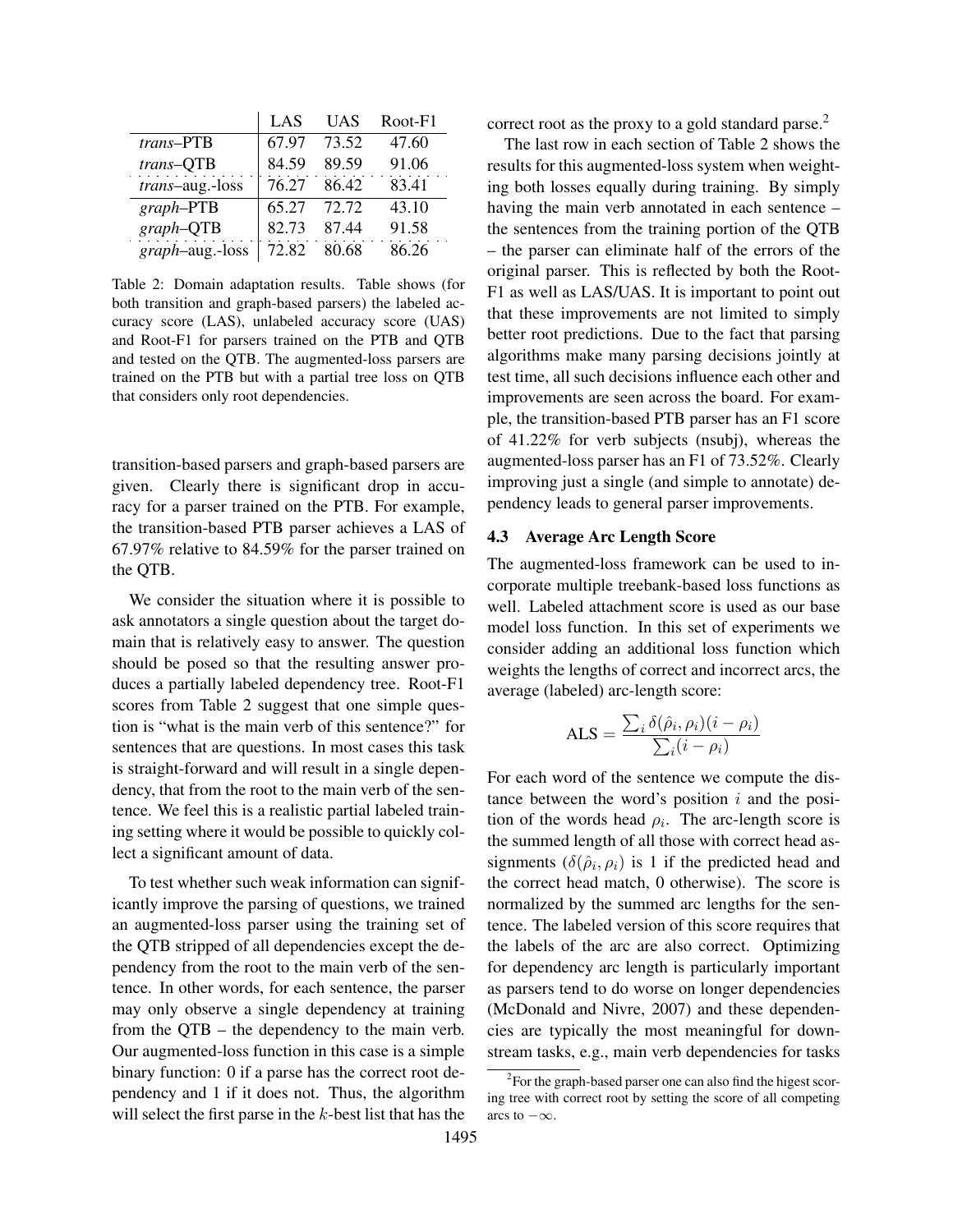|                                   | LAS   | <b>UAS</b> | <b>ALS</b> |
|-----------------------------------|-------|------------|------------|
| trans-PTB                         | 88.64 | 91.64      | 82.96      |
| trans-unlabeled aug.-loss         | 88.74 | 91.91      | 83.65      |
| trans-labeled aug.-loss           | 88.84 | 91.91      | 83.46      |
| $graph$ -PTB                      | 85.75 | 88.70      | 73.88      |
| <i>graph</i> -unlabeled aug.-loss | 85.80 | 88.81      | 74.26      |
| graph-labeled aug.-loss           | 85.85 | 88.93      | 74.40      |

Table 3: Results for both parsers on the development set of the PTB. When training with ALS (labeled and unlabeled), we see an improvement in UAS, LAS, and ALS. Furthermore, if we use a labeled-ALS as the metric for augmented-loss training, we also see a considerable increase in LAS.

like information extraction (Yates and Etzioni, 2009) and textual entailment (Berant et al., 2010).

In Table 3 we show results for parsing with the ALS augmented-loss objective. For each parser, we consider two different ALS objective functions; one based on unlabeled-ALS and the other on labeled-ALS. The arc-length score penalizes incorrect longdistance dependencies more than local dependencies; long-distance dependencies are often more destructive in preserving sentence meaning and can be more difficult to predict correctly due to the larger context on which they depend. Combining this with the standard attachment scores biases training to focus on the difficult head dependencies.

For both experiments we see that by adding the ALS augmented-loss we achieve an improvement in LAS and UAS in addition to ALS. The augmentedloss not only helps us improve on the longer dependencies (as reflected in the increased ALS), but also in the main parser objective function of LAS and UAS. Using the labeled loss function provides better reinforcement as can be seen in the improvements over the unlabeled loss-function. As with all experiments in this paper, the graph-based parser baselines are much lower than the transition-based parser due to the use of arc-factored features. In these experiments we used an inline-ranker loss with 8 parses. We experimented with larger sizes (16 and 64) and found very similar improvements: for example, the transition parser's LAS for the labeled loss is 88.68 and 88.84, respectively).

We note that ALS can be decomposed locally and could be used as the primary objective function for

parsing. A parse with perfect scores under ALS and LAS will match the gold-standard training tree. However, if we were to order incorrect parses of a sentence, ALS and LAS will suggest different orderings. Our results show that by optimizing for losses based on a combination of these metrics we train a more robust parsing model.

### 5 Related Work

A recent study by Katz-Brown et al. (2011) also investigates the task of training parsers to improve MT reordering. In that work, a parser is used to first parse a set of manually reordered sentences to produce  $k$ -best lists. The parse with the best reordering score is then fixed and added back to the training set and a new parser is trained on resulting data. The method is called *targeted self-training* as it is similar in vein to self-training (McClosky et al., 2006), with the exception that the new parse data is targeted to produce accurate word reorderings. Our method differs as it does not statically fix a new parse, but dynamically updates the parameters and parse selection by incorporating the additional loss in the inner loop of online learning. This allows us to give guarantees of convergence. Furthermore, we also evaluate the method on alternate extrinsic loss functions.

Liang et al. (2006) presented a perceptron-based algorithm for learning the phrase-translation parameters in a statistical machine translation system. Similar to the inline-ranker loss function presented here, they use a k-best lists of hypotheses in order to identify parameters which can improve a global objective function: BLEU score. In their work, they are interested in learning a parameterization over translation phrases (including the underlying wordalignment) which optimizes the BLEU score. Their goal is considerably different; they want to incorporate additional features into their model and define an objective function which allows them to do so; whereas, we are interested in allowing for multiple objective functions in order to adapt the parser model parameters to downstream tasks or alternative intrinsic (parsing) objectives.

The work that is most similar to ours is that of Chang et al. (2007), who introduced the Constraint Driven Learning algorithm (CODL). Their algorithm specifically optimizes a loss function with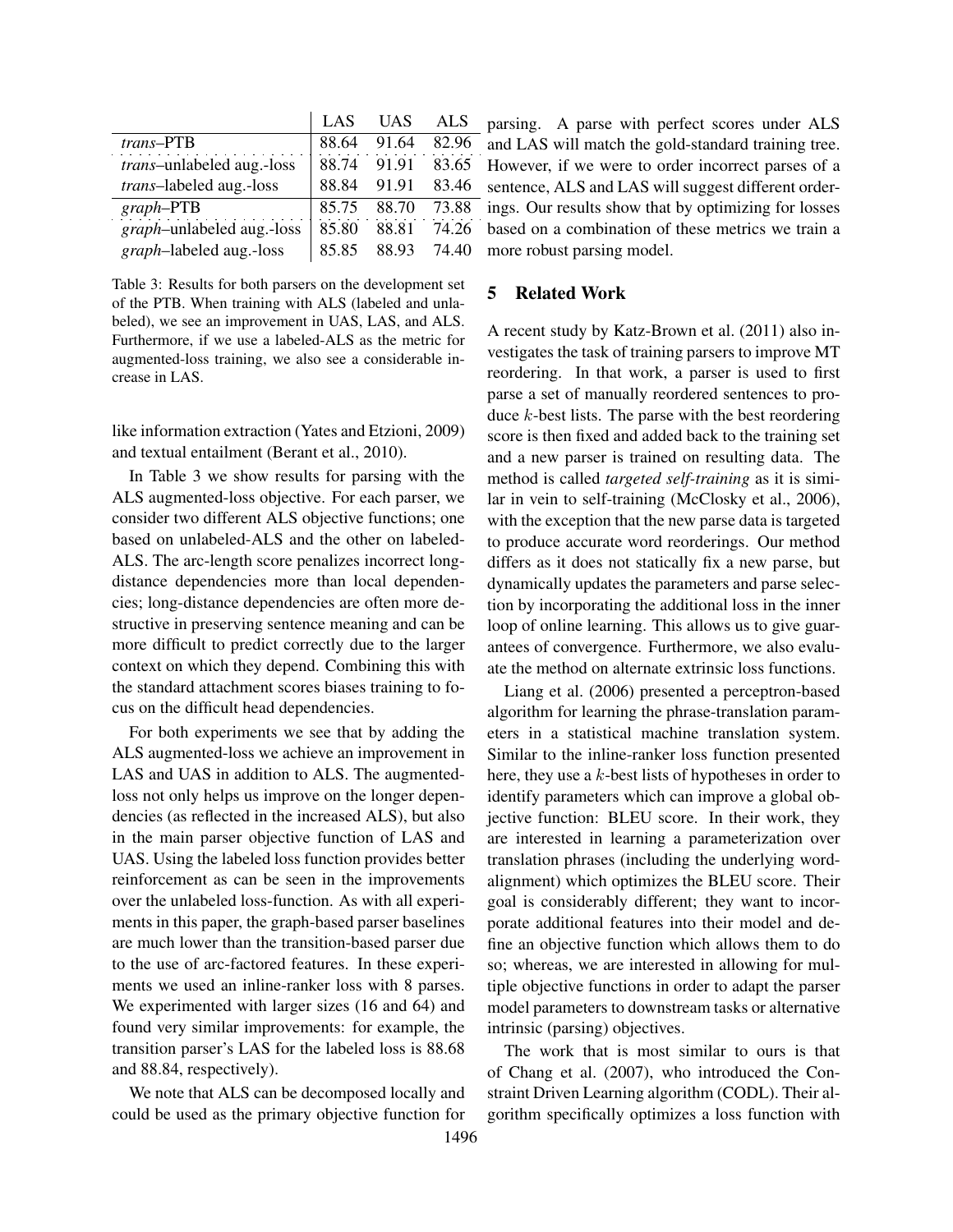the addition of constraints based on unlabeled data (what we call extrinsic datasets). For each unlabeled example, they use the current model along with their set of constraints to select a set of  $k$  automatically labeled examples which best meet the constraints. These induced examples are then added to their training set and, after processing each unlabeled dataset, they perform full model optimization with the concatenation of training data and newly generated training items. The augmented-loss algorithm can be viewed as an online version of this algorithm which performs model updates based on the augmented-loss functions directly (rather than adding a set of examples to the training set). Unlike the CODL approach, we do not perform complete optimization on each iteration over the unlabeled dataset; rather, we incorporate the updates in our online learning algorithm. As mentioned earlier, CODL is one example of learning algorithms that use weak supervision, others include Mann and Mc-Callum (2010) and Ganchev et al. (2010). Again, these works are typically interested in using the extrinsic metric – or, in general, extrinsic information – to optimize the intrinsic metric in the absence of any labeled intrinsic data. Our goal is to optimize both simultaneously.

The idea of jointly training parsers to optimize multiple objectives is related to joint learning and inference for tasks like information extraction (Finkel and Manning, 2009) and machine translation (Burkett et al., 2010). In such works, a large search space that covers both the space of parse structures and the space of task-specific structures is defined and parameterized so that standard learning and inference algorithms can be applied. What sets our work apart is that there is still just a single parameter set that is being optimized – the parser parameters. Our method only uses feedback from task specific objectives in order to update the parser parameters, guiding it towards better downstream performance. This is advantageous for two reasons. First, it decouples the tasks, making inference and learning more efficient. Second, it does not force arbitrary paraemter factorizations in order to define a joint search space that can be searched efficiently.

Finally, augmented-loss training can be viewed as multi-task learning (Caruana, 1997) as the model optimizes multiple objectives over multiple data sets with a shared underlying parameter space.

### 6 Discussion

The empirical results show that incorporating an augmented-loss using the inline-ranker loss framework achieves better performance under metrics associated with the external loss function. For the intrinsic loss, we see that the augmented-loss framework can also result in an improvement in parsing performance; however, in the case of ALS, this is due to the fact that the loss function is very closely related to the standard evaluation metrics of UAS and LAS.

Although our analysis suggests that this algorithm is guaranteed to converge only for the separable case, it makes a further assumption that if there is a better parse under the augmented-loss, then there must be a lower cost parse in the  $k$ -best list. The empirical evaluation presented here is based on a very conservative approximation by choosing lists with at most 8 parses. However, in our experiments, we found that increasing the size of the lists did not significantly increase our accuracy under the external metrics. If we do have at least one improvement in our  $k$ -best lists, the analysis suggests that this is enough to move in the correct direction for updating the model. The assumption that there will always be an improvement in the  $k$ -best list if there is some better parse breaks down as training continues. We suspect that an increasing  $k$ , as suggested in Section 2.3, will allow for continued improvements.

Dependency parsing, as presented in this paper, is performed over  $(k$ -best) part-of-speech tags and is therefore dependent on the quality of the tagger. The experiments presented in this paper made use of a tagger trained on the source treebank data which severely limits the variation in parses. The augmented-loss perceptron algorithm presented here can be applied to any online learning problem, including part-of-speech tagger training. To build a dependency parser which is better adapted to a downstream task, one would want to perform augmented-loss training on the tagger as well.

### 7 Conclusion

We introduced the augmented-loss training algorithm and show that the algorithm can incorporate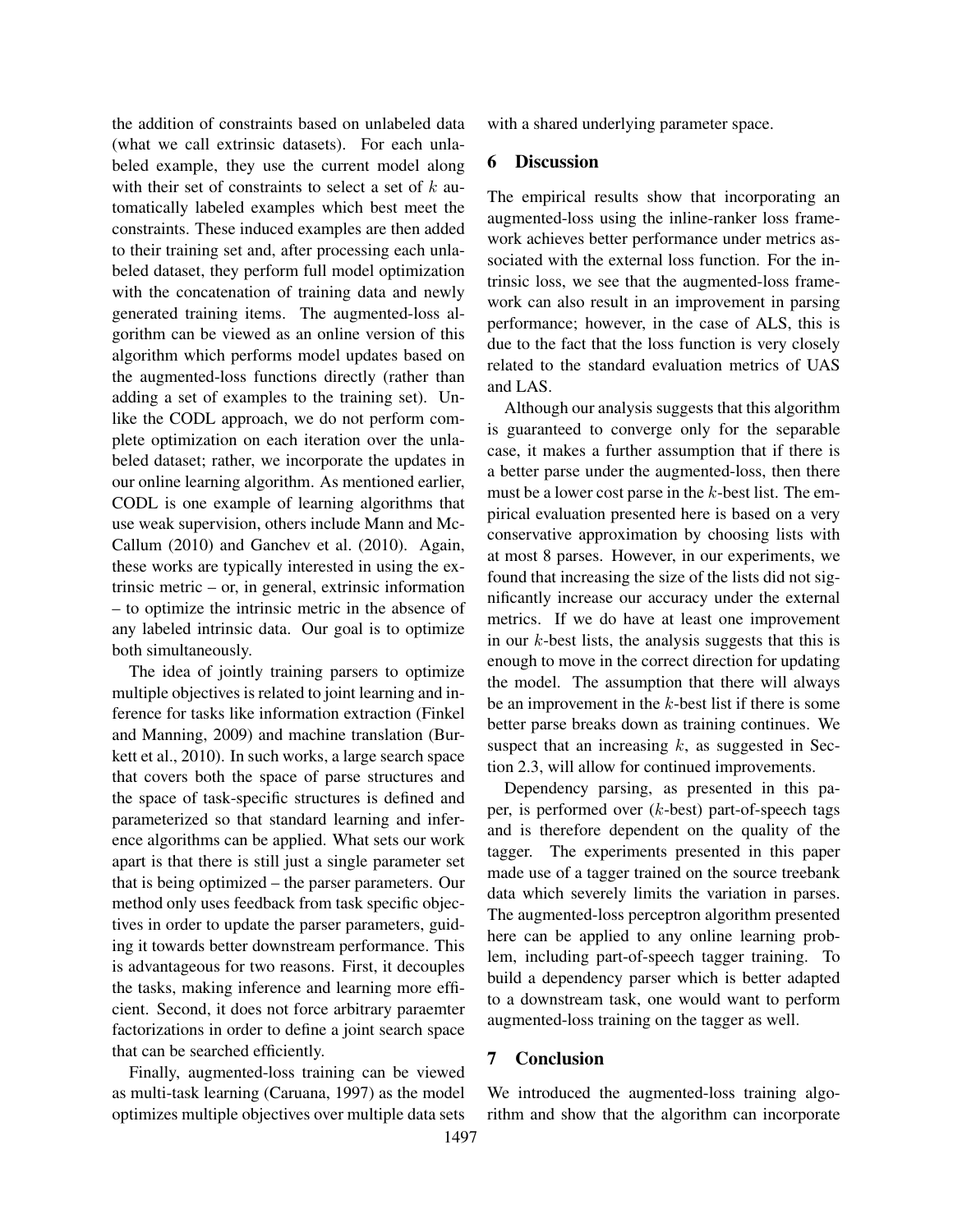additional loss functions to adapt the model towards extrinsic evaluation metrics. Analytical results are presented that show that the algorithm can optimize multiple objective functions simultaneously. We present an empirical analysis for training dependency parsers for multiple parsing algorithms and multiple loss functions.

The augmented-loss framework supports both intrinsic and extrinsic losses, allowing for both combinations of objectives as well as multiple sources of data for which the results of a parser can be evaluated. This flexibility makes it possible to tune a model for a downstream task. The only requirement is a metric which can be defined over parses of the downstream data. Our dependency parsing results show that we are not limited to increasing parser performance via more data or external domain adaptation techniques, but that we can incorporate the downstream task into parser training.

Acknowledgements: We would like to thank Kuzman Ganchev for feedback on an earlier draft of this paper as well as Slav Petrov for frequent discussions on this topic.

#### References

- S. Banerjee and A. Lavie. 2005. METEOR: An automatic metric for MT evaluation with improved correlation with human judgments. In *Proceedings of the ACL Workshop on Intrinsic and Extrinsic Evaluation Measures for Machine Translation and/or Summarization*.
- J. Berant, I. Dagan, and J. Goldberger. 2010. Global learning of focused entailment graphs. In *Proc. of ACL*.
- J. Blitzer, R. McDonald, and F. Pereira. 2006. Domain adaptation with structural correspondence learning. In *Proc. of EMNLP*.
- S. Buchholz and E. Marsi. 2006. CoNLL-X shared task on multilingual dependency parsing. In *Proc. of CoNLL*.
- D. Burkett, J. Blitzer, and D. Klein. 2010. Joint parsing and alignment with weakly synchronized grammars. In *Proc. of NAACL*.
- R. Caruana. 1997. Multitask learning. *Machine Learning*, 28(1):41–75.
- M.W. Chang, L. Ratinov, and D. Roth. 2007. Guiding semi-supervision with constraint-driven learning. In *Proc. of ACL*.
- M. Chang, D. Goldwasser, D. Roth, and V. Srikumar. 2010. Structured output learning with indirect supervision. In *Proc. of ICML*.
- M. Collins, P. Koehn, and I. Kučerová. 2005. Clause restructuring for statistical machine translation. In *Proc. of ACL*.
- Michael Collins. 2000. Discriminative reranking for natural language parsing. In *Proc. of ICML*.
- M. Collins. 2002. Discriminative training methods for hidden markov models: Theory and experiments with perceptron algorithms. In *Proc. of ACL*.
- M.C. de Marneffe, B. MacCartney, and C. Manning. 2006. Generating typed dependency parses from phrase structure parses. In *Proc. of LREC*, Genoa, Italy.
- J.R. Finkel and C.D. Manning. 2009. Joint parsing and named entity recognition. In *Proc. of NAACL*.
- K. Ganchev, J. Graca, J. Gillenwater, and B. Taskar. 2010. Posterior regularization for structured latent variable models. *Journal of Machine Learning Research*.
- D. Gildea. 2001. Corpus variation and parser performance. In *Proc. of EMNLP*.
- K. Hall. 2007. k-best spanning tree parsing. In *Proc. of ACL*, June.
- J. Judge, A. Cahill, and J. Van Genabith. 2006. Questionbank: Creating a corpus of parse-annotated questions. In *Proc. of ACL*, pages 497–504.
- J. Katz-Brown, S. Petrov, R. McDonald, D. Talbot, F. Och, H. Ichikawa, M. Seno, and H. Kazawa. 2011. Training a parser for machine translation reordering. In *Proc. of EMNLP*.
- S. Kübler, R. McDonald, and J. Nivre. 2009. Depen*dency parsing*. Synthesis Lectures on Human Language Technologies. Morgan & Claypool Publishers.
- P. Liang, A. Bouchard-Ct, D. Klein, and B. Taskar. 2006. An end-to-end discriminative approach to machine translation. In *Proc. of COLING/ACL*.
- G.S. Mann and A. McCallum. 2010. Generalized Expectation Criteria for Semi-Supervised Learning with Weakly Labeled Data. *The Journal of Machine Learning Research*, 11:955–984.
- M. Marcus, B. Santorini, and M.A. Marcinkiewicz. 1993. Building a large annotated corpus of english: The penn treebank. *Computational Linguistics*, 19:313–330.
- D. McClosky, E. Charniak, and M. Johnson. 2006. Reranking and self-training for parser adaptation. In *Proc. of ACL*.
- R. McDonald and J. Nivre. 2007. Characterizing the errors of data-driven dependency parsing models. In *Proc. of EMNLP-CoNLL*.